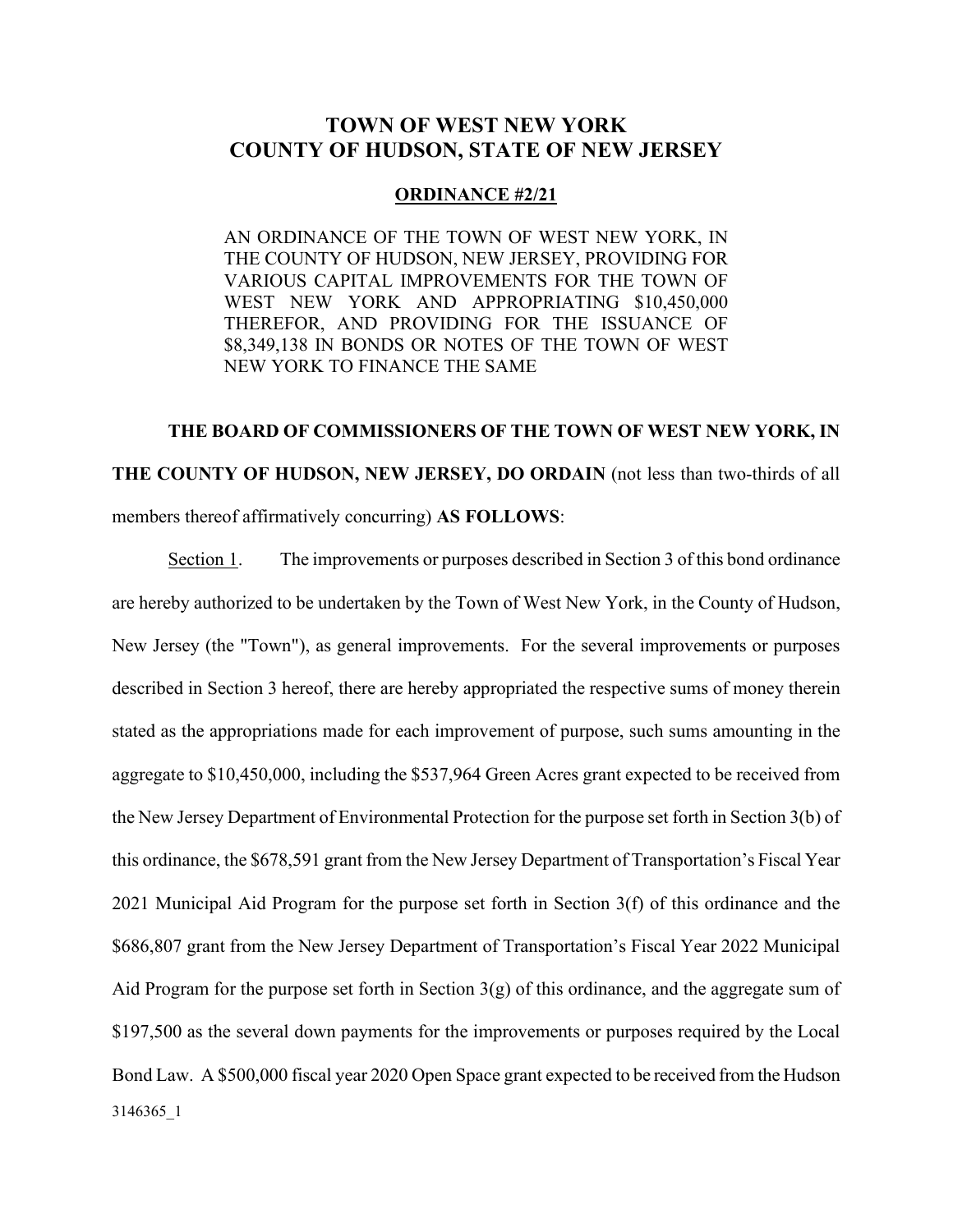County Open Space Trust Fund was appropriated for the purpose set forth in Section 3(a) of this ordinance by the Town's 2021 budget. The down payments have been made available by virtue of the provision for down payment or for capital improvement purposes in the capital improvement fund in one or more previously adopted budgets.

Section 2. In order to finance the cost of the several improvements or purposes not covered by application of the several down payments or otherwise provided for hereunder, negotiable bonds are hereby authorized to be issued in the principal amount of \$8,349,138 pursuant to the Local Bond Law. In anticipation of the issuance of the bonds, negotiable bond anticipation notes are hereby authorized to be issued pursuant to and within the limitations prescribed by the Local Bond Law.

Section 3. The several improvements hereby authorized and the several purposes for which the bonds are to be issued, the estimated cost of each improvement and the appropriation therefor, the maximum amount of bonds or notes to be issued for each improvement and the period of usefulness of each improvement are as follows:

> (a) Purpose: Miller Park Phase II Improvements, including all work and materials necessary therefor or incidental thereto.

Appropriation and Estimated Cost: \$2,000,000 Maximum Amount of Bonds or Notes: \$1,900,000 Period of Usefulness: 15 years Down Payment from Capital Improvement \$100,000 Fund:

(b) Purpose: Washington Park Improvement Project, including all work and materials necessary therefor or incidental thereto.

| Appropriation and Estimated Cost:        | \$4,350,000 |
|------------------------------------------|-------------|
| <b>Grant Appropriated:</b>               | \$537,964   |
| <b>Maximum Amount of Bonds or Notes:</b> | \$3,812,036 |
| Period of Usefulness:                    | 15 years    |
| Down Payment from Capital Improvement    | <b>SO</b>   |
| Fund:                                    |             |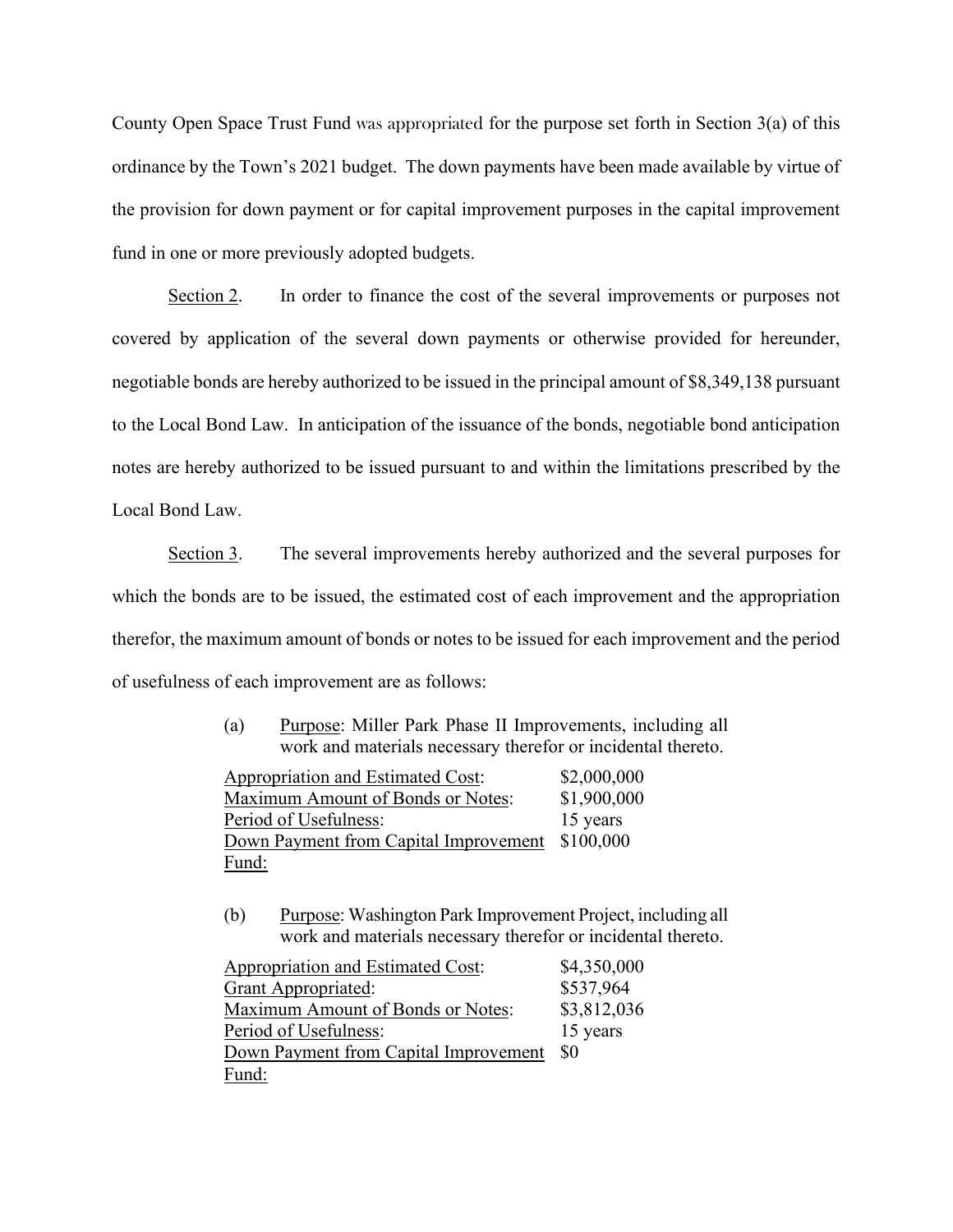(c) Purpose: Lockers for the Police Department, including all work and materials necessary therefor or incidental thereto.

| Appropriation and Estimated Cost:              | \$950,000 |
|------------------------------------------------|-----------|
| Maximum Amount of Bonds or Notes:              | \$902,500 |
| Period of Usefulness:                          | 15 years  |
| Down Payment from Capital Improvement \$47,500 |           |
| Fund:                                          |           |

(d) Purpose: Phase III improvements to municipal pool and swim club, including, but not limited to, façade improvements and structural improvements, and including all work and materials necessary therefor or incidental thereto.

| Appropriation and Estimated Cost:     | \$600,000 |
|---------------------------------------|-----------|
| Maximum Amount of Bonds or Notes:     | \$570,000 |
| Period of Usefulness:                 | 15 years  |
| Down Payment from Capital Improvement | \$30,000  |
| Fund:                                 |           |

(e) Purpose: Improvements to various municipal buildings, including, but not limited to, the Municipal Court and including furnishings therefor, and including all work and materials necessary therefor or incidental thereto.

| Appropriation and Estimated Cost:              | \$400,000 |
|------------------------------------------------|-----------|
| Maximum Amount of Bonds or Notes:              | \$380,000 |
| Period of Usefulness:                          | 5 years   |
| Down Payment from Capital Improvement \$20,000 |           |
| Fund:                                          |           |

(f) Purpose: Reconstruction of various roads in the Town, as included in the Town's 2021 Road/Street Program and as shown on a list on file with the Town Clerk from time to time, to a "Class B" standard as provided in the Local Bond Law, and including all other work and materials necessary therefor and incidental thereto.

| <b>Appropriation and Estimated Cost:</b> | \$1,075,000 |
|------------------------------------------|-------------|
| <b>Grant Appropriated:</b>               | \$678,591   |
| Maximum Amount of Bonds or Notes:        | \$396,409   |
| Period of Usefulness:                    | 10 years    |
| Down Payment from Capital Improvement    | <b>SO</b>   |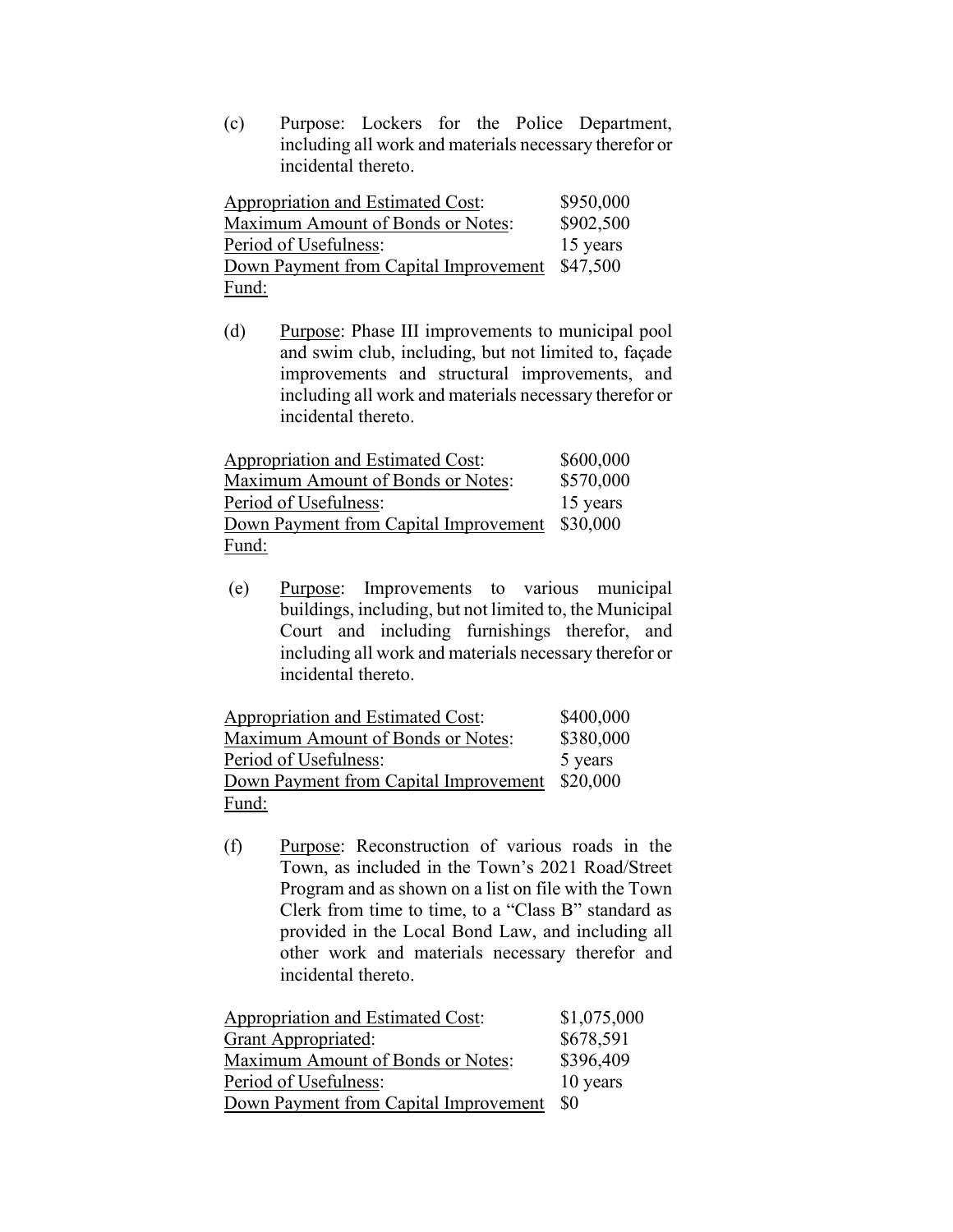#### Fund:

(g) Purpose: Reconstruction of various roads in the Town, including Dewey Avenue, Adams Street, 52nd Street, 59<sup>th</sup> Street and 66<sup>th</sup> Street, to a "Class B" standard as provided in the Local Bond Law, and including all other work and materials necessary therefor and incidental thereto.

| Appropriation and Estimated Cost:     | \$1,075,000 |
|---------------------------------------|-------------|
| <b>Grant Appropriated:</b>            | \$686,807   |
| Maximum Amount of Bonds or Notes:     | \$388,193   |
| Period of Usefulness:                 | 10 years    |
| Down Payment from Capital Improvement | -80         |
| Fund:                                 |             |

(h) The maximum amount of bonds or notes to be issued for the several improvements or purposes is as stated in Section 2 hereof.

(i) The estimated cost of the several improvements or purposes is equal to the amount of the appropriation herein made therefor.

Section 4. All bond anticipation notes issued hereunder shall mature at such times as may be determined by the Chief Financial Officer; provided that no note shall mature later than one year from its date. The notes shall bear interest at such rate or rates and be in such form as may be determined by the Chief Financial Officer. The notes shall be executed by the Chief Financial Officer and the Mayor of the Town, and shall be under the seal of the Town and attested by the Clerk of the Town. The Chief Financial Officershall determine all matters in connection with notes issued pursuant to this bond ordinance, and the Chief Financial Officer's signature upon the notes shall be conclusive evidence as to all such determinations. All notes issued hereunder may be renewed from time to time subject to the provisions of the Local Bond Law. The Chief Financial Officer is hereby authorized to sell part or all of the notes from time to time at public or private sale and to deliver them to the purchasers thereof upon receipt of payment of the purchase price plus accrued interest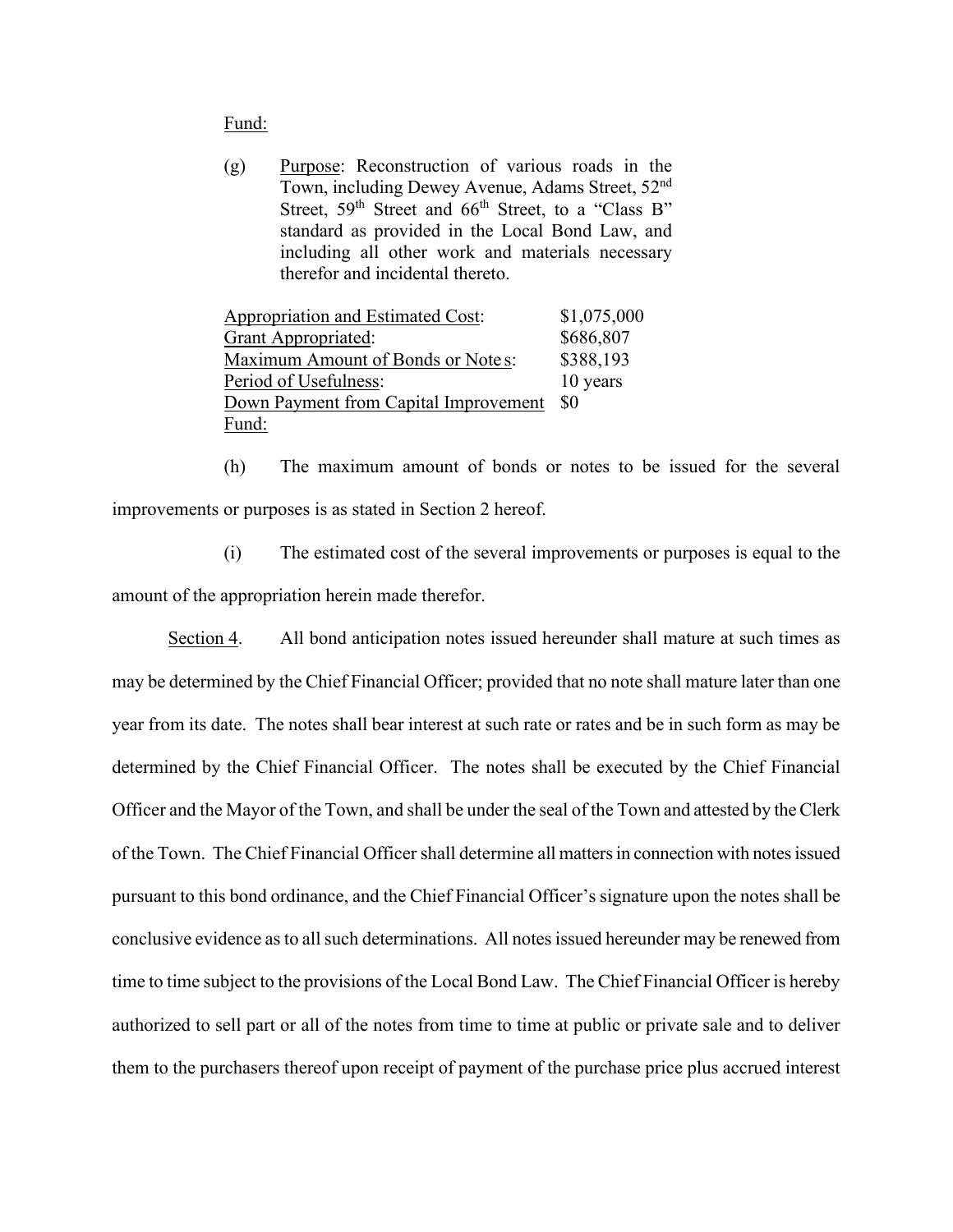from their dates to the date of delivery thereof. The Chief Financial Officer is directed to report in writing to the governing body at the meeting next succeeding the date when any sale or delivery of the notes pursuant to this bond ordinance is made. Such report must include the amount, the description, the interest rate and the maturity schedule of the notes sold, the price obtained and the name of the purchaser.

Section 5. The capital budget or temporary capital budget (as applicable) of the Town is hereby amended to conform with the provisions of this bond ordinance to the extent of any inconsistency herewith. In the event of any such inconsistency and amendment, the resolution in the form promulgated by the Local Finance Board showing full detail of the amended capital budget or amended temporary capital budget (as applicable) and capital program as approved by the Director of the Division of Local Government Services is on file with the Town Clerk and is available there for public inspection.

Section 6. The following additional matters are hereby determined, declared, recited and stated:

(a) The several improvements or purposes described in Section 3 of this bond ordinance are not current expenses. They are improvements or purposes the Town may lawfully undertake as general improvements, and no part of the cost thereof has been or shall be specially assessed on property specially benefited thereby.

(b) The average period of usefulness of the several improvements or purposes, within the limitations of the Local Bond Law, computed on the basis of the respective amounts or obligations authorized for each improvement or purpose and the reasonable life thereof within the limitations of the Local Bond Law, is 14.07499 years.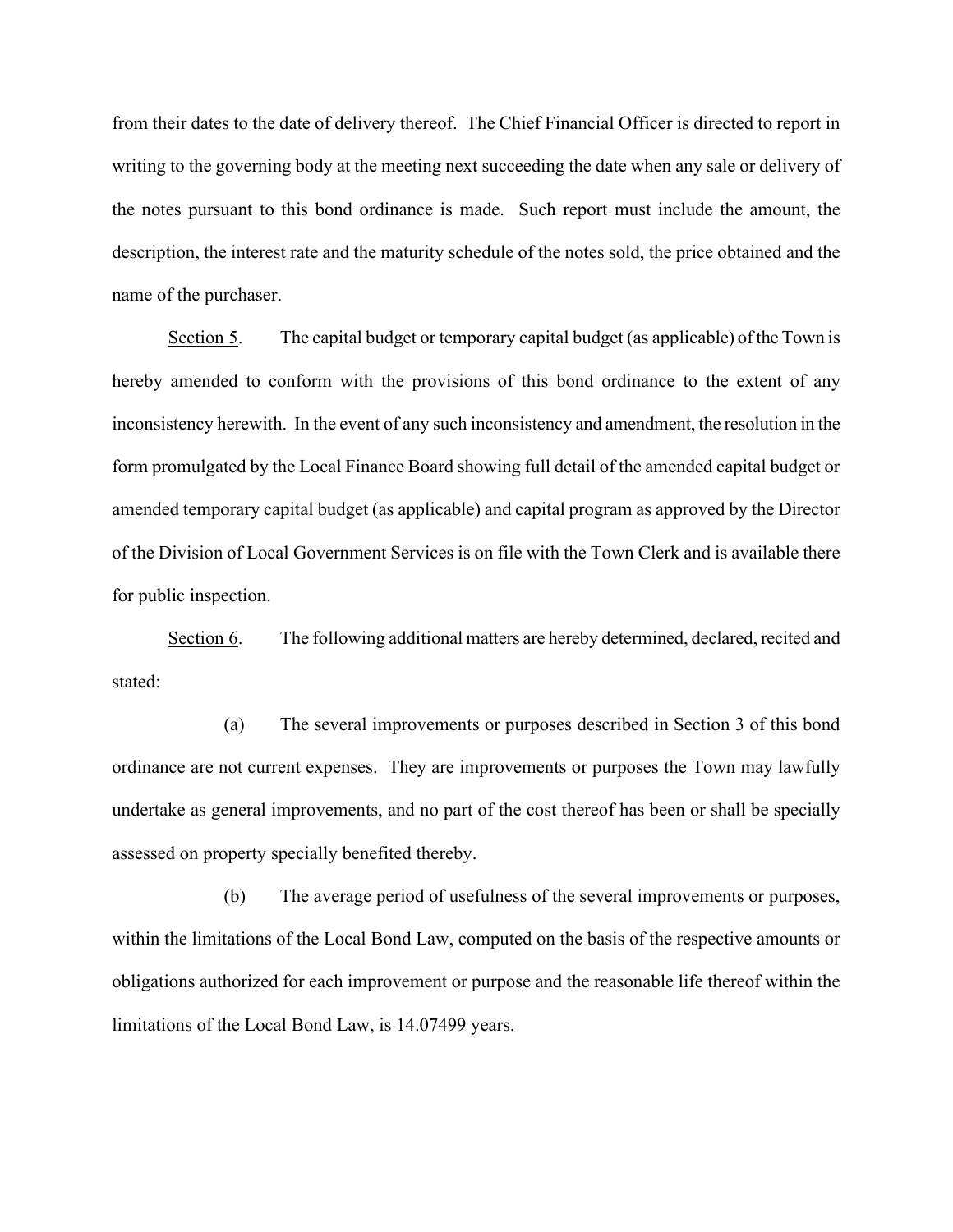(c) The Supplemental Debt Statement required by the Local Bond Law has been duly prepared and filed in the office of the Clerk, and a complete executed duplicate thereof has been filed in the office of the Director of the Division of Local Government Services in the Department of Community Affairs of the State of New Jersey. Such statement shows that the gross debt of the Town as defined in the Local Bond Law is increased by the authorization of the bonds and notes provided in this bond ordinance by \$8,349,138, and the obligations authorized herein will be within all debt limitations prescribed by that Law.

(d) An aggregate amount not exceeding \$1,100,000 for items of expense listed in and permitted under N.J.S.A. 40A:2-20 is included in the estimated cost indicated herein for the several improvements or purposes.

(e) The Town reasonably expects to commence acquisition of the projects described in Section 3 hereof, and to advance all or a portion of the costs in respect thereof, prior to the issuance of bonds or notes hereunder. To the extent such costs are advanced, the Town further reasonably expects to reimburse such expenditures from the proceeds of the bonds or notes authorized by this bond ordinance, in an aggregate not to exceed the amount of bonds or notes authorized in Section 2 hereof.

Section 7. Except for the grants described in Section 8, any grant moneys received for the purposes described in Section 3 hereof shall be applied either to direct payment of the cost of the improvements or to payment of the obligations issued pursuant to this bond ordinance. The amount of obligations authorized but not issued hereunder shall be reduced to the extent that such funds are so used.

Section 8. As a portion of the total appropriation of  $$10,450,000$  made in Section 1 hereof, there is appropriated herein for the improvements or purposes a \$537,964 Green Acres grant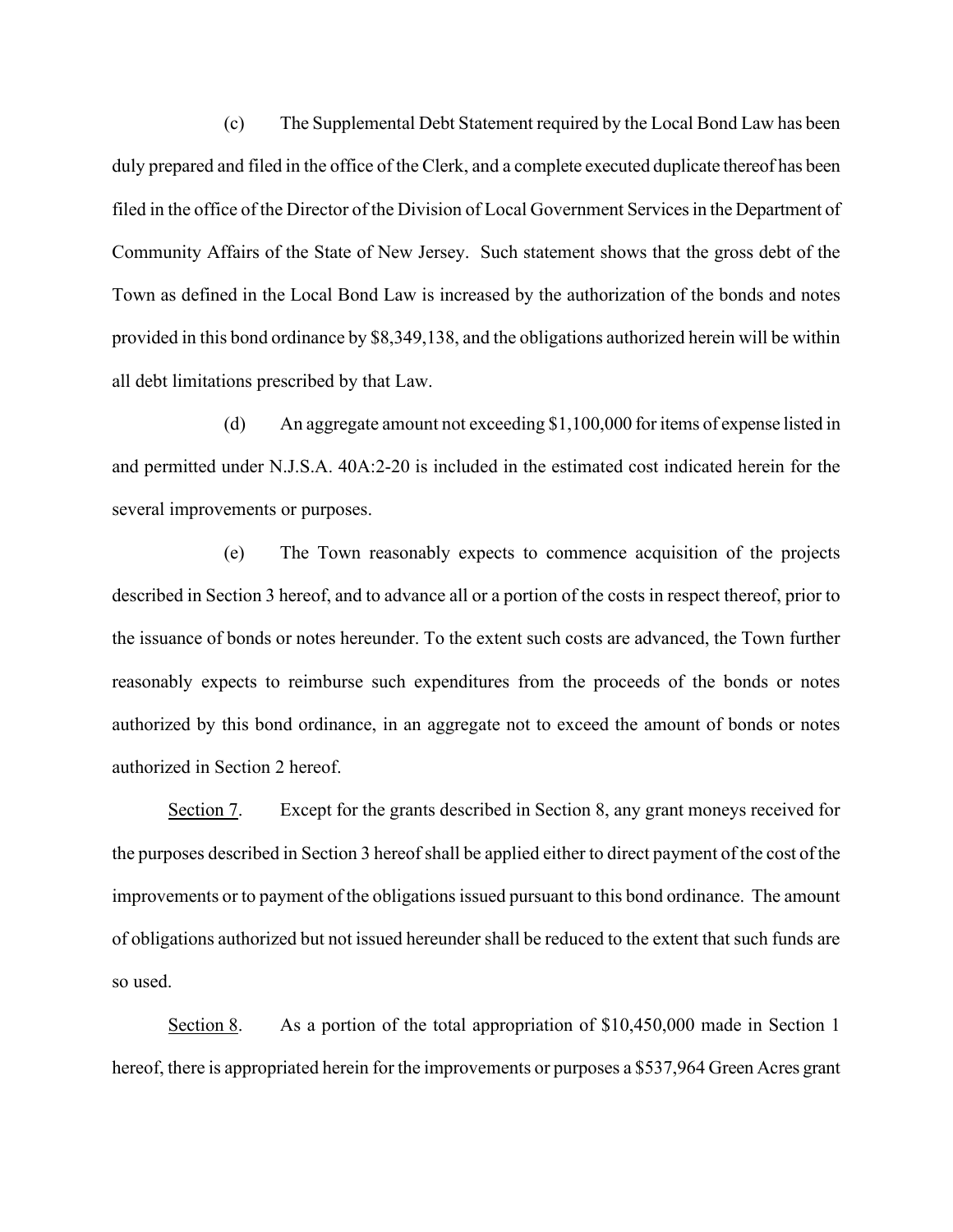expected to be received from the New Jersey Department of Environmental Protection for the purpose set forth in Section 3(b) of this ordinance, a \$678,591 grant from the New Jersey Department of Transportation's Fiscal Year 2021 Municipal Aid Program for the purpose set forth in Section 3(f) of this ordinance and a \$686,807 grant from the New Jersey Department of Transportation's Fiscal Year 2022 Municipal Aid Program for the purpose set forth in Section  $3(g)$ of this ordinance.

Section 9. The chief financial officer of the Town is hereby authorized to prepare and to update from time to time as necessary a financial disclosure document to be distributed in connection with the sale of obligations of the Town and to execute such disclosure document on behalf of the Town. The chief financial officer is further authorized to enter into the appropriate undertaking to provide secondary market disclosure on behalf of the Town pursuant to Rule 15c2-12 of the Securities and Exchange Commission (the "Rule") for the benefit of holders and beneficial owners of obligations of the Town and to amend such undertaking from time to time in connection with any change in law, or interpretation thereof, provided such undertaking is and continues to be, in the opinion of a nationally recognized bond counsel, consistent with the requirements of the Rule. In the event that the Town fails to comply with its undertaking, the Town shall not be liable for any monetary damages, and the remedy shall be limited to specific performance of the undertaking.

Section 10. To the extent that any previous ordinance or resolution is inconsistent herewith or contradictory hereto, said ordinance or resolution is hereby repealed or amended to the extent necessary to make it consistent herewith.

Section 11. This bond ordinance shall take effect 20 days after the first publication thereof after final adoption, as provided by the Local Bond Law, provided that the approval of the Local Finance Board to the passage of this ordinance has been obtained.